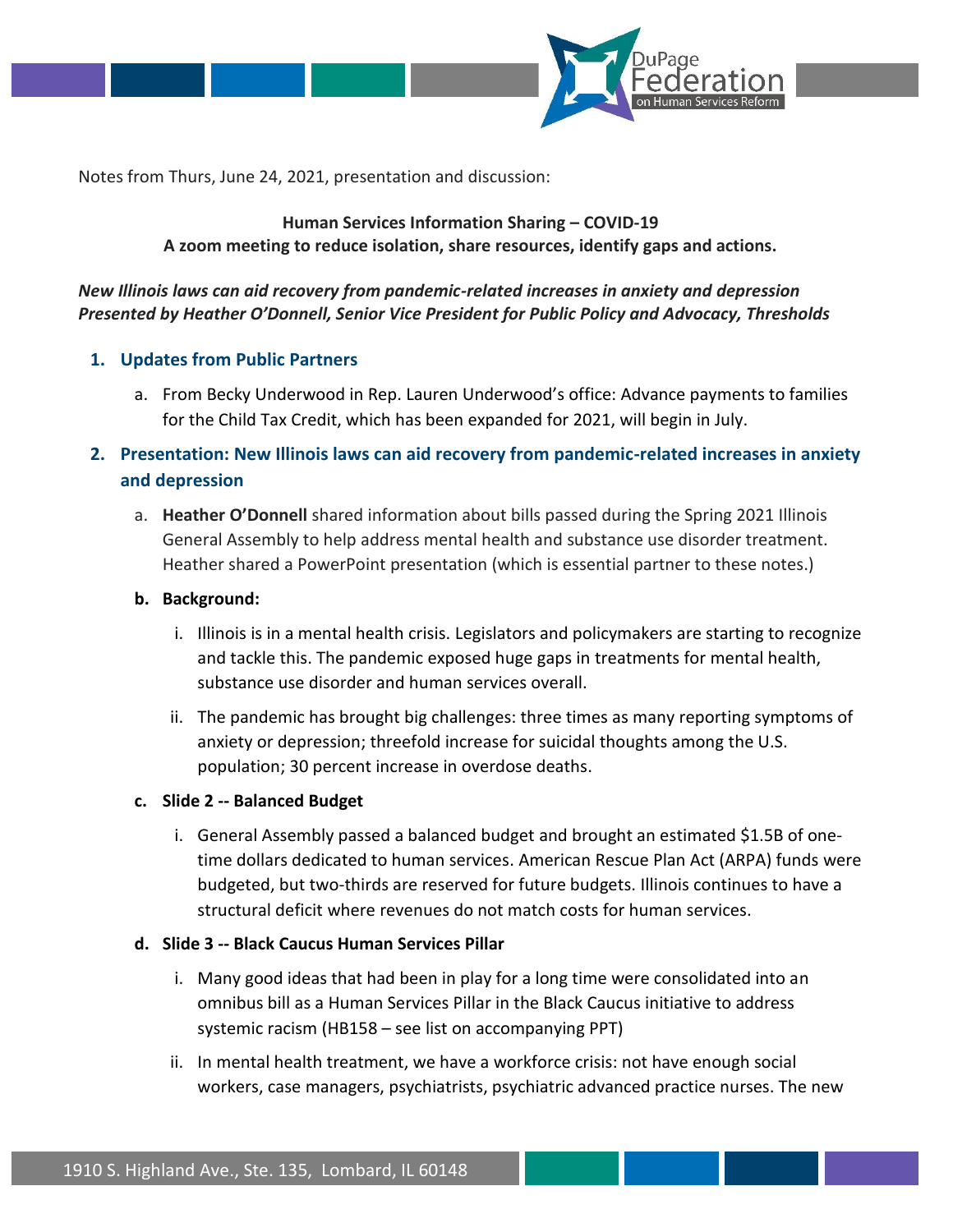

Behavioral Health Workforce Education Center of Illinois Act, championed by the Community Behavioral Healthcare Association, is an important – though not immediately -- long term solution.

### **e. Slide 4 -- Mental Health Legislative Success**

- i. This was a successful year for mental health in terms of policy changes. Legislation feels like such a victory, but getting it implemented is an even bigger mountain to climb. The next battle is funding for all of this and getting this implemented. There is so much work in coming years with respect to these bills.
- ii. Telehealth. Private insurance plans are required to cover telehealth, including mental health and substance use treatment. Reimbursement parity to in-person services. Medicaid was excluded, but HFS has committed to retaining. Championed by the Illinois Hospital Association.
- iii. Coverage of Medically Necessary Mental health and Substance Use Care. Creates standards and definitions for what qualifies for "medically necessary." Insurers cannot arbitrarily set these standards. Insurers will have to submit annual reports to the Illinois Department of Insurance. Goes into effect in 2023. Championed by the Kennedy Forum of Illinois.
- iv. Housing is Recovery Pilot Program. Appropriation of \$10M. The goal of the program is to stop the cycle of institutionalization and incarceration for people living with a serious mental illness or substance use condition who are experiencing homelessness. Provides rental support by providing eligible individuals a bridge rental subsidy and support services. Individuals are eligible if they have three or more hospitalizations, are incarcerated in jail/prison, or have an overdose within the previous 12 months. Championed by Healthy Minds/Health Lives Coalition of Thresholds.
- v. Certified Community Behavioral Health Clinics. Illinois Department of Health and Family Services must develop an implementation plan for "Certified Community Behavioral Health Clinics" (CCBHCs), which have not been part of Illinois's toolkit, although the National Council for Mental Well-Being has recommended this.
- vi. Community Emergency Services and Supports Act. The goal of this legislation is to provide alternatives to a police response to behavioral health crises, and to avoid hospitalization or incarceration when possible. The bill provides that calls to 911 shall coordinate for the dispatch of mobile crisis response established by DMH/988. Many provisions regarding training of 911 dispatchers, and coordination of a 988 system.
- vii. Other notes: Medicaid not included in bill
- viii. HFS is committed to retaining telehealth provisions.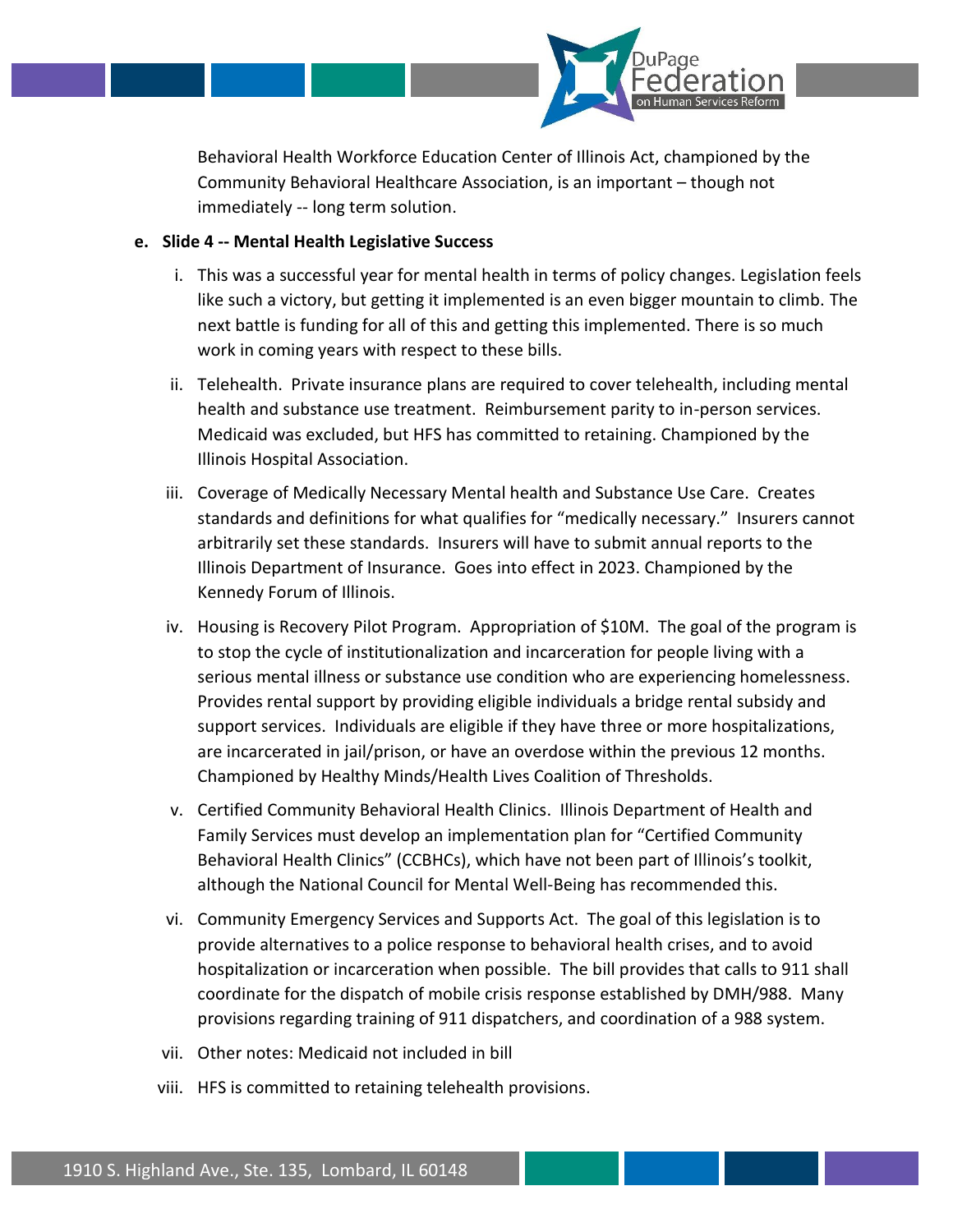

- ix. Access to Medically Assisted Treatment had always been site based. With telehealth option, we were able to get people on the streets connected to a prescriber right then and there to get that started.
- x. A lot of people prefer engaging through telehealth.
- xi. Advocates will need to focus on access to broad band and Wi-Fi and technology A lot of folks struggling with the social determinants simply do not have access. Government phones, limited minutes, no computer, no Wi-Fi – we will have to advocate for these in the future. Some money in state budget to expand broad band to certain communities – might be in a black caucus pillar.
- xii. An advocate's job does not end when legislation passes many great programs passed – but never implemented – because they were not a priority
- **f. Slide 5 - Mental Health Funding: What Happened and What Did Not**
	- i. Significant increases in Block Grant funding for both mental health and substance use: ~\$75M one-time ARPA funds
	- ii. No Medicaid reimbursement rate increases. Medicaid in the foundation of the mental health system. Adequate rates that allow for increased service capacity are necessary to grow access to care. Rate increases are difficult, and we are developing a coalition to fight to save mental health with significant rate increases. We hope this group or man in it can join in.
	- iii. Illinois is still facing a mental health crisis access to care continues to be limited, and many individuals that have serious conditions experience multiple hospitalizations, disability, incarceration and institutionalization.
	- iv. We must continue to fight for increased state Medicaid investment in mental health treatment.

# **3. Participant roundtable discussion:**

a. Geri Kerger at NAMI: we have been providing slips and talking to legislators to pass SB1970, which amends the Mental Health & Developmental Disabilities Code to allow hospitals to share information with people hospitalized for serious mental illness to support continuity of care and ensure patient safety upon discharge. I am excited to see the participation across the advocacy mental health community has continued to grow. There was good collaboration with advocates for domestic violence survivors – testimony of the positivity of people working together when they put their minds to it and stick to it.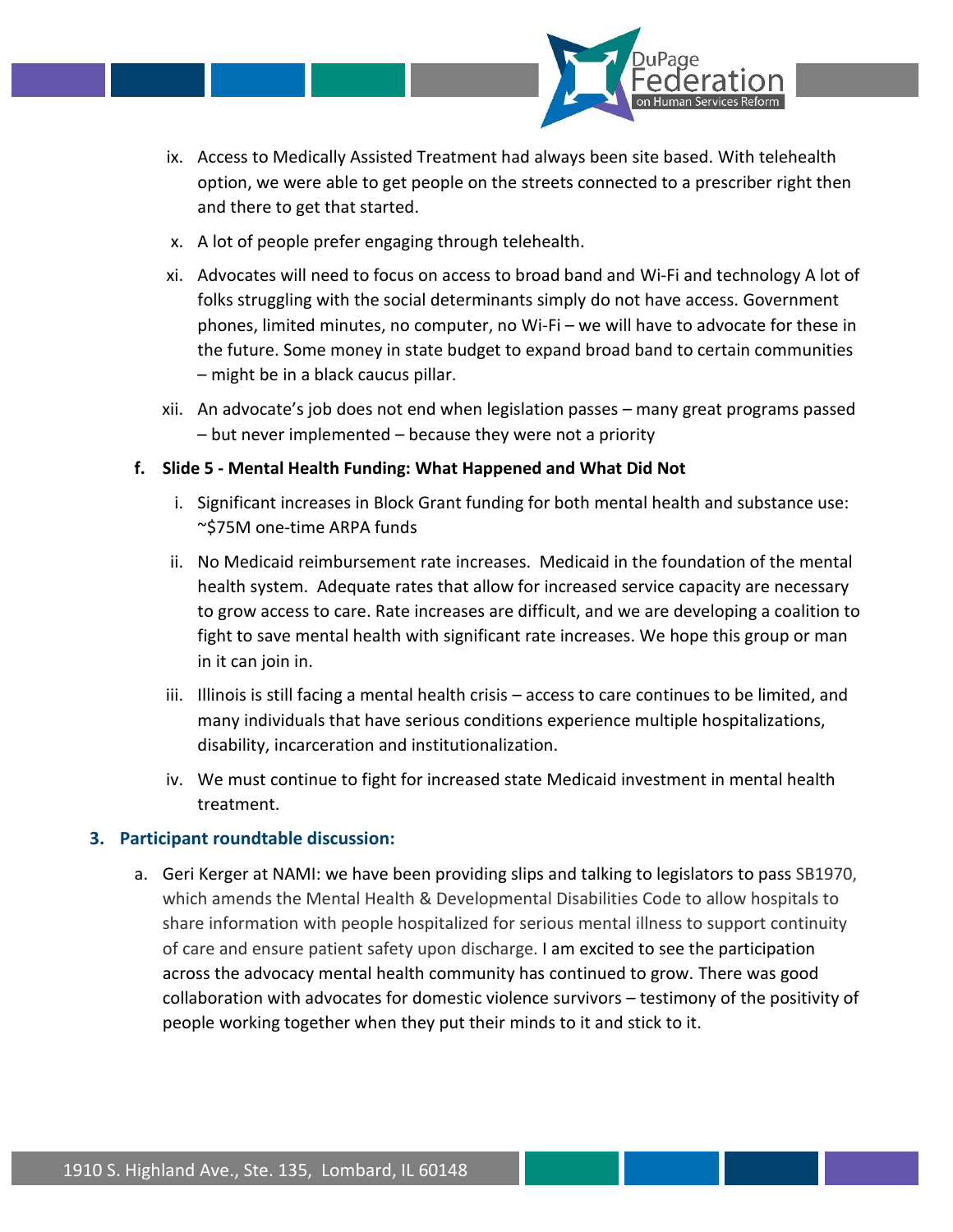

- b. Discussion of HB2784 and establishing a 988 dedicated line for crisis response and suicide prevention.
	- i. The advocacy organization Access Living led efforts to coordinate 911 calls with 988 there is a lot of opportunity to build.
	- ii. Scott Kaufman provided overview. The plan for implementation is a huge undertaking, our call center will be putting out a lot of information about that, working with state planners. The way that intersects with HB2784 is going to be very interesting. There will be a huge impact on our behavioral health collaborative work – we have a few mobile crisis pilots going on now. Background for 988 dedicated line for National suicide prevention lifeline to routes to call centers, including DuPage. The goal is to have 988 for use of mental health emergency, easy to remember number. Elevator pitch is "extremely easy." FCC designated 7.16.22 for operationalization of 988 nationwide. Now is the hard work on building infrastructure and planning promotion. Here is a link to the BHC webpage, which includes links to minutes from our 6/8/21 meeting where we discussed 988: <https://www.dupagehealth.org/225/Behavioral-Health-Collaborative-BHC>
	- iii. Heather: it is overwhelming the whole task is gargantuan and difficult to wrap your head around. It is an extraordinary opportunity. Usually, the problem is why cannot we do any of this, rather than oh my god we have so much to get done.
- c. Judie Caribeaux at 360 Youth Services: One of our young people threatened to commit suicide by threatening to jump off an overpass. Police did assessment and sent him on his way. He attempted again an hour later. This time he pulled out a knife and was arrested. He ultimately landed in jail, which could have been avoided if the right intervention happened first. Working on ways to get mobile crisis out earlier and we need to ask a lot of police, we need people on the scene responding from a mental health perspective. Heart-breaking what happens when you do the wrong response – so much harm caused.
- d. Allison Johnsen at Northwestern Medicine: Very glad to see that telehealth will remain and that insurance companies must reimburse with parity to in-person services. "No show" rates have really dropped, clients' barriers to getting to treatment are reduced. It is not for everyone, but so many clients are very happy to participate in mental health treatment this way.
- e. From Allison Johnsen: In the hospital setting, where I am, we get a much faster response to psychiatry consult orders when the physicians can respond via telehealth, which allows us to move a patient more quickly to appropriate care, and to begin treatment of the mental health issue much faster. This also makes it easier to staff and recruit psychiatry services.
- f. From the chat: Joie Frankovich: It can also help remove language barriers.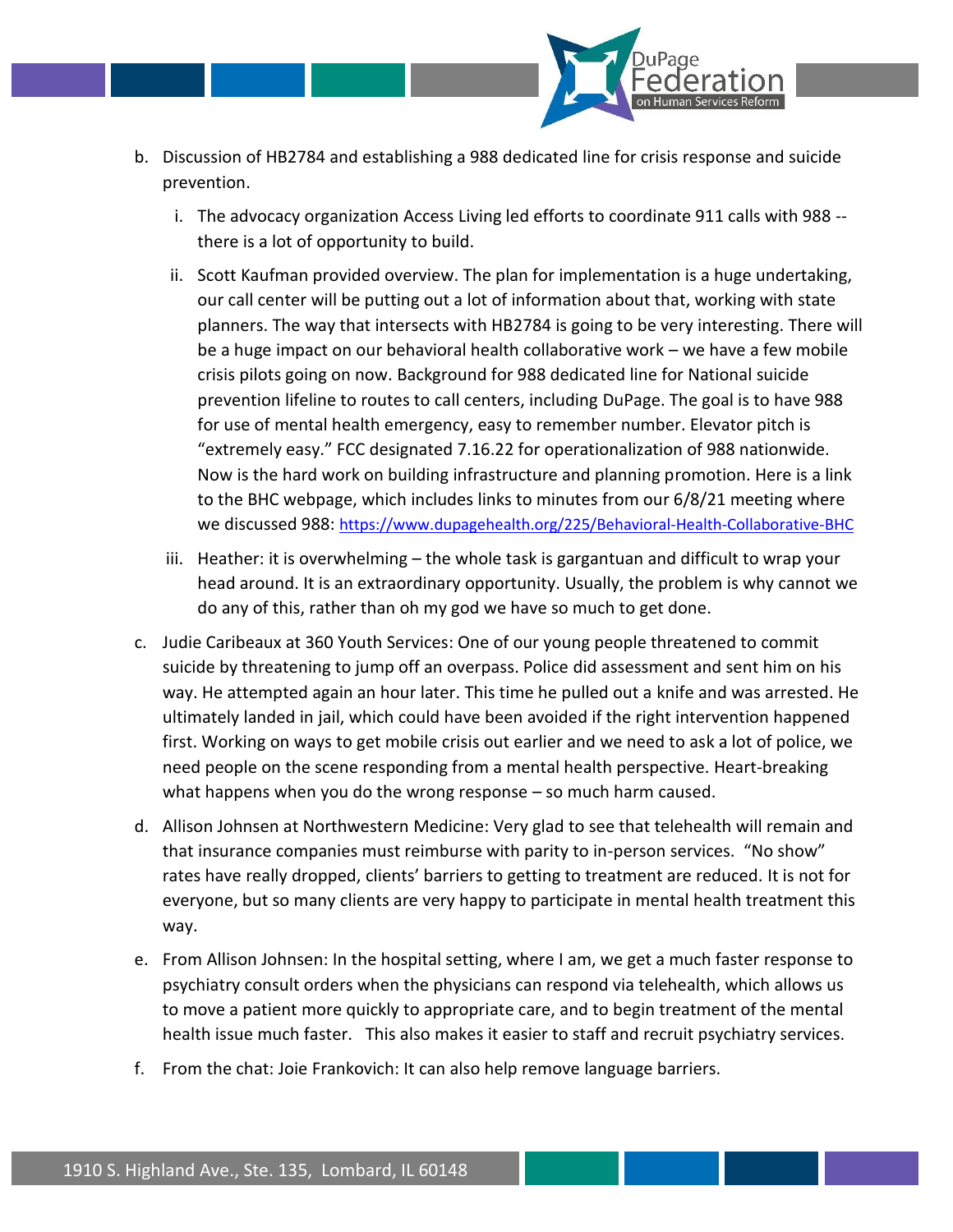

- g. On the outpatient side, telehealth has been helpful. So, telehealth is a huge win better for patients – they have more choices.
- h. Protect telehealth option make sure HFS keeps its commitment
- i. There is some argument that it is not a great modality for a first appointment but it is still better than nothing – a lot can be accomplished with a screen. A lot of places have a social worker standing there managing the telehealth tool, to help assess. Some patients do not like it. In psychotherapy it has been effective from start of finish. Who would not like it, people who have not tried it?
- j. It should be the option of the patient. Coming from thresholds telehealth has bene a life saver during the pandemic, but many of our clients have not faired as well. It should always be available as an option.
- k. If anyone is seeing denials, we want to make sure there is compliance with the law, if there are gaps, there are definite places for advocacy
- l. So, outcome data is going to be very important it would be important to require that, to prove the case they can be as effective. A little concerned about all the telehealth companies that have come into then mental health space, like better health. The more data to support good telehealth the better.
- **4. To the question about resources for wraparound services, request from Linden Oaks behavioral health navigators, created to bridge gap between patients who present BH concern to primary care docs. They need housing, food, and other things that go beyond behavioral health. Reach DuPage, Cook, many suburbs.**
	- a. In DuPage:
		- i. Web listing of resources:<https://dupagecris.org/>
		- ii. Community Services Intake and Information and Referral: 630-407-6500
	- b. In the region:
		- i. For Kane County resources online, visit www.findhelp211.org or dial 211.
		- ii. Lake County also has a 211 system
		- iii. From Mary Boulos: Additional note on 211, the patient must be within their county borders for the 211 number to work.
		- iv. Mary Boulos from Loaves and Fishes will open site in Aurora soon. We have food services. We do not turn away food insecure people. Loaves-fishes.org. Click on Get Help for additional details on food distribution hours and other programs we provide.